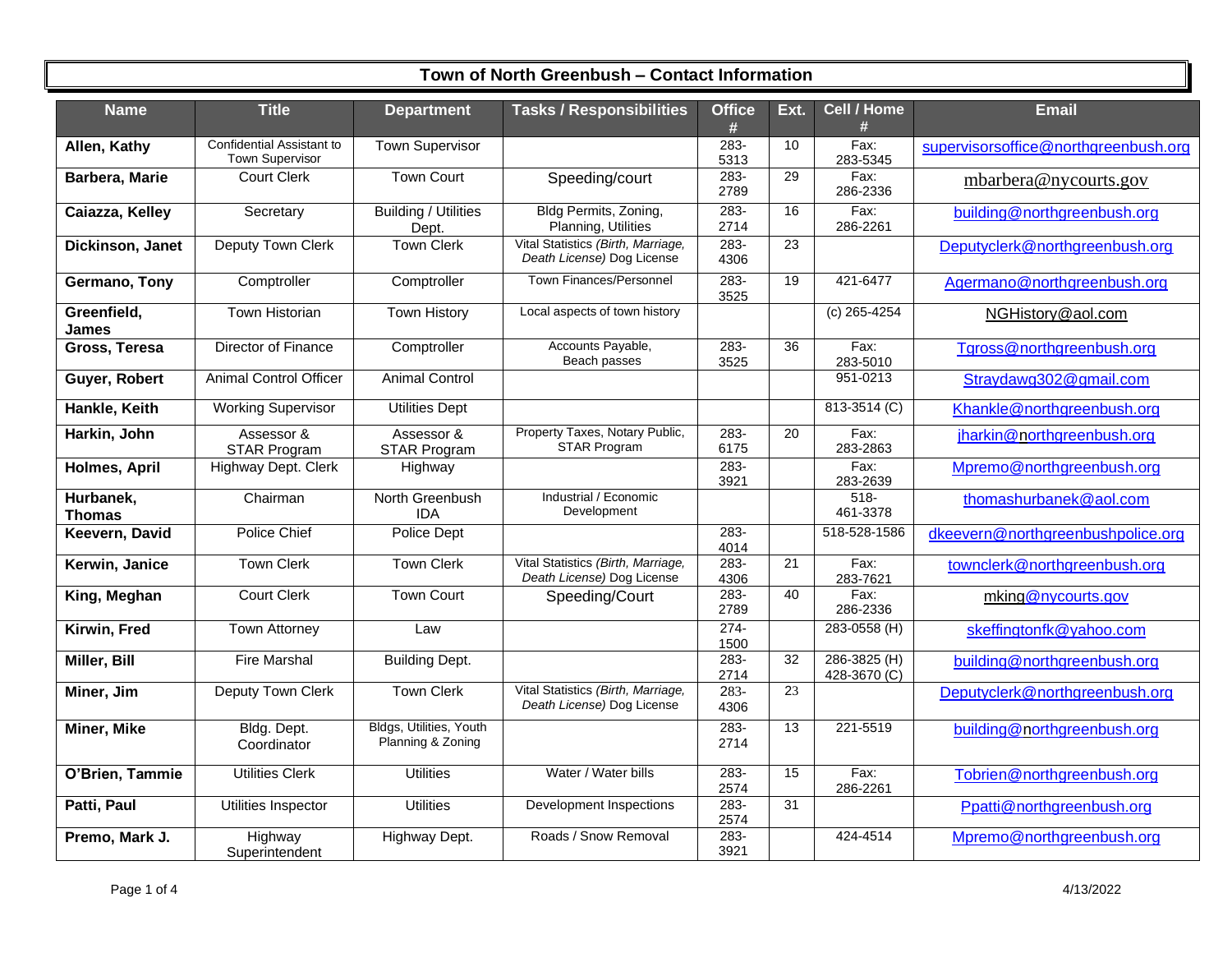| Quinn, Erica                | Director of Finance           | Comptroller          |                              | 283-<br>3525 | 33 |                              | equinn@northgreenbush.org    |
|-----------------------------|-------------------------------|----------------------|------------------------------|--------------|----|------------------------------|------------------------------|
| Reo, Carrie                 | <b>Confidential Assistant</b> | Police Dept.         |                              | 283-4014     | 27 |                              | creo@northgreebushpolice.org |
| Rockwell,<br><b>Charles</b> | Court Officer                 | <b>Town Court</b>    |                              | 283-<br>6615 |    | 283-0239 (H)<br>441-2327 (C) | Crockwells40@gmail.com       |
| <b>Rubino, Patty</b>        | Assessor's Clerk              | Assessor             | Property Taxes, STAR Program | 283-<br>6175 | 30 | Fax:<br>283-7863             | prubino@northgreenbush.org   |
| <b>Westfall, Eric</b>       | Town Engineer                 | <b>Building Dept</b> |                              | 283-<br>2714 | 14 |                              | Ewestfall@northgreenbush.org |

| <b>Direct Lines</b><br>(Dept. / Office) | Phone#   | Fax#         |
|-----------------------------------------|----------|--------------|
| <b>Assessor</b>                         | 283-6175 | 283-7863     |
| <b>Building Dept.</b>                   | 283-2714 | 286-2261     |
| <b>Building Dept. #2</b>                | 283-7741 |              |
| Comptroller                             | 283-3525 | 283-5010     |
| Fire District #1                        |          |              |
| •Defreestville Fire Dept                | 286-3612 |              |
| •Wynantskill Fire Dept                  | 283-5506 |              |
| <b>Highway Dept.</b>                    | 283-3921 | 283-2639     |
| <b>Historian</b>                        | 283-5313 |              |
|                                         | X37      |              |
| Library                                 | 283-0303 |              |
| N. Greenbush Ambulance                  | 283-5511 | 283-7781     |
| Police Dept.                            | 283-6006 | 283-2859     |
| <b>Summer Camp Office</b>               | 283-8807 |              |
| <b>Town Beach</b>                       | 283-8807 |              |
| <b>Town Clerk</b>                       | 283-4306 | 283-7621     |
| Town Clerk #2                           | 283-7710 |              |
| <b>Town Court</b>                       | 283-2789 | $286 - 2336$ |
| Town Court #2                           | 283-4639 |              |
| <b>Town Library</b>                     | 283-0303 |              |
| <b>Town Supervisor</b>                  | 283-5313 | 283-5345     |
|                                         | X11      |              |
| Utilities, Water, Sewer                 | 283-2574 | 286-2261     |
| Youth                                   | 283-2795 |              |
|                                         |          |              |

| <b>School District</b><br><b>Tax Collectors</b> | <b>School District</b>         | Phone #      |
|-------------------------------------------------|--------------------------------|--------------|
| <b>Phillips, Yvonne</b>                         | <b>Averill Park</b>            | 674-7085     |
| Caska, Cecelia                                  | East Greenbush                 | 207-2536     |
| Durivage, Pat                                   | <b>Little Red School House</b> | 283-2483     |
|                                                 | (N. Greenbush)                 |              |
| <b>Fitzgerald, Denise</b>                       | Wynantskill                    | 283-4600 X13 |

| <b>Town Tax Collector /</b><br><b>Receiver</b> |                             | Phone #      |
|------------------------------------------------|-----------------------------|--------------|
| <b>McGrath, Thomas</b>                         | TMcGrath@northgreenbush.org | 518-209-7506 |
|                                                |                             |              |

| <b>Courts</b>       |              | <b>E-Mail</b>        |
|---------------------|--------------|----------------------|
| <b>Kathryn Dell</b> | Town Justice | ksdell@nycourts.gov  |
| <b>George Burke</b> | Town Justice | gbburke@nycourts.gov |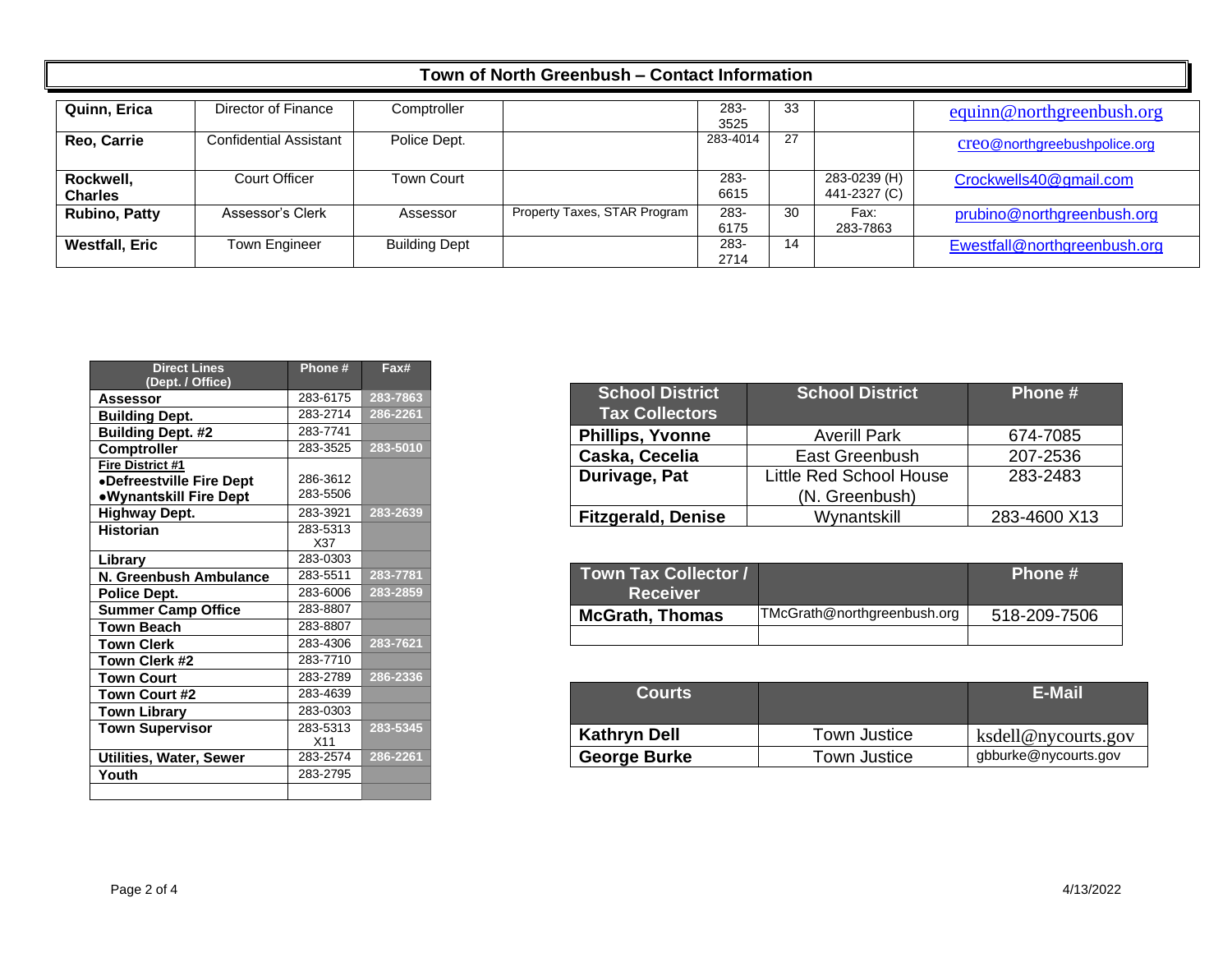| <b>Town Board Members</b> | Title(s)                 | Phone #s         | <b>Emails</b>               |
|---------------------------|--------------------------|------------------|-----------------------------|
| Bott, Joseph              | <b>Town Supervisor</b>   | 518-505-4366 (C) | jbott@northgreenbush.org    |
|                           |                          | 518-286-1629 (H) |                             |
| Hoffman, Kelly            | Deputy Town              | 518-283-8286 (H) | Khoffman@northgreenbush.org |
|                           | Supervisor               | 518-857-0171 (C) |                             |
| James Gordan              | <b>Town Board Member</b> | 518-365-2270 (C) | Jim.gordon.ng@gmail.com     |
| Rogers, Jack              | <b>Town Board Member</b> | 518-857-0424 (C) | Jrogers@northgreenbush.org  |
| Merola, Jessica           | <b>Town Board Member</b> | 518-330-2405 (C) | Jmerola816@gmail.com        |

| <b>Planning Board</b> | Title(s)                        | <b>Phone</b>    | <b>Email</b>                |
|-----------------------|---------------------------------|-----------------|-----------------------------|
| Lacivita, Mark        | Chairman                        | 283-1078 (H)    | Mark4209@outlook.com        |
|                       |                                 | 527-0409 (C)    |                             |
| Ahern, Mark           | Board member                    | 369-6879 (C)    | patahern49@gmail.com        |
| Foley, Mary Jude      | Board member                    | 283-4670 (H)    | glassnwood@hotmail.com      |
| Kirk, Steve           | Board member                    | 441-7024 (C);   | steve@dbsplanning.com       |
|                       |                                 | 283-3507 (H)    |                             |
| <b>Wilson, David</b>  | Board member                    | 858-7653(C)     | dpwilson@nycap.rr.com       |
| <b>Miner Michael</b>  | Board staff                     | 283-2714 (O)    | building@northgreenbush.org |
| Silverman, Ian        | Planning Board Attorney         | 518-727-6743(C) | lansilvermanlaw@gmail.com   |
| Hanlon, Leanne M.     | <b>Planning Board Secretary</b> | 283-8038 (H)    | hanlol@rpi.edu              |

| <b>Zoning Board</b>       | Title(s)                     | Phone #s         | <b>Email</b>                 |
|---------------------------|------------------------------|------------------|------------------------------|
| French, Richard           | Chairman                     | 283-5694 (H)     | frenchr09@icloud.com         |
|                           |                              | 730-8445 (C)     |                              |
| <b>Cruccetti, Tony</b>    | Board member                 | 518-229-2903     | Tusch22@yahoo.com            |
| Masone, Mike              | Board member                 | 518-428-8670     | Mmasone@nycap.rr.com         |
| <b>Greg DeJulio</b>       | Board member                 | 518-423-0785     | Serejosh37@aol.com           |
| <b>Germinerio, Louise</b> | Board member                 | 283-8038 (H)     | Louise.germinerio@wcb.ny.gov |
|                           | 423-4660 (C)                 | 276-8527 (W)     |                              |
| Kolakowski, Al            | <b>Zoning Board Attorney</b> | 518-925-6649 (C) | Lawis1@nycap.rr.com          |
|                           |                              |                  |                              |
| Miner, Michael            | Board staff                  | 283-2714         | building@northgreenbush.org  |